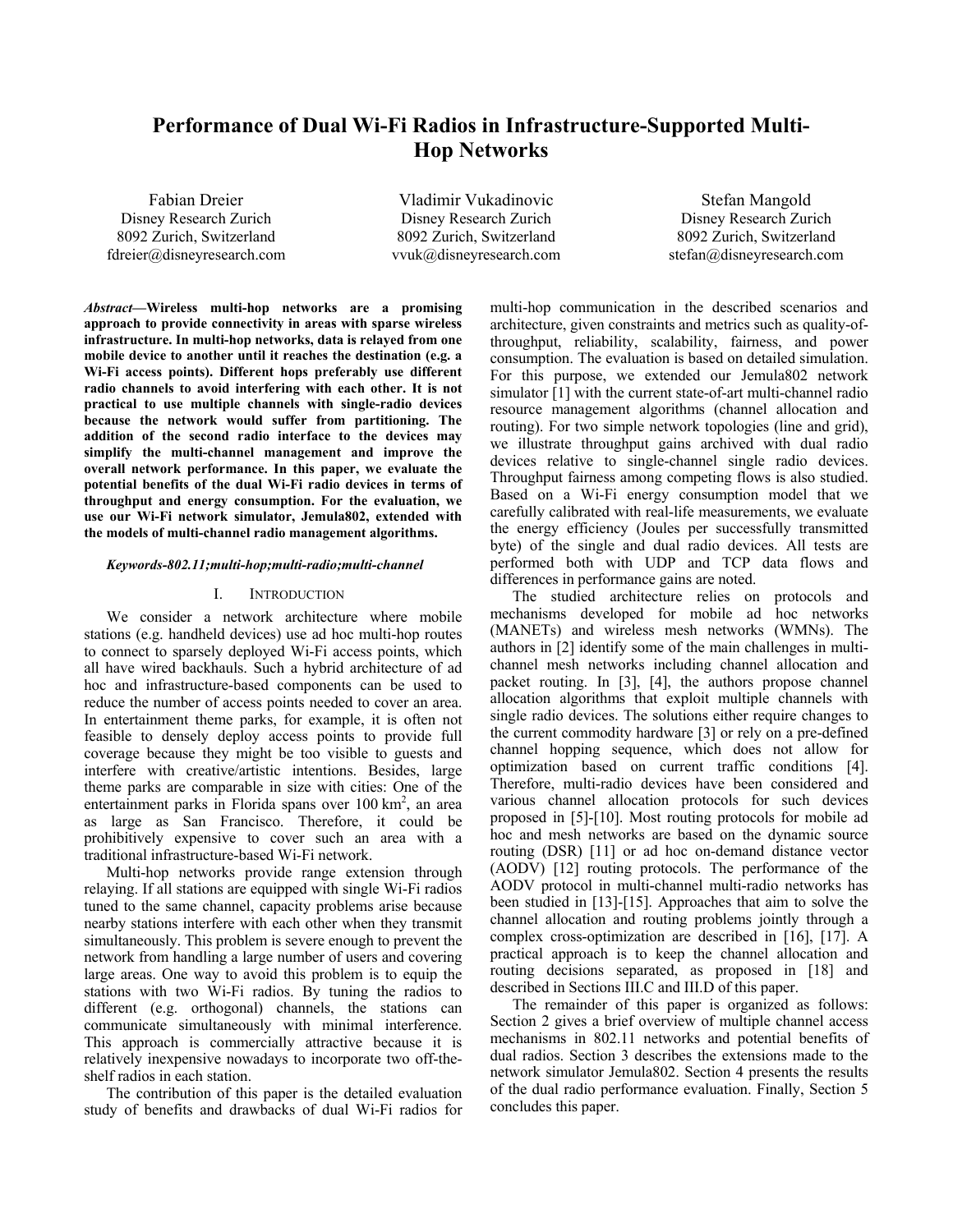# II. CHANNEL ACCESS IN 802.11

The performance of the 802.11 Carrier Sense Multiple Access with Collision Avoidance (CSMA/CA) protocol can be substantially improved with the use of dual radio devices. Consider a network of four stations equipped with single Wi-Fi radio interfaces shown in Fig. 1. Each station has a unique station address and a network ID. A traffic stream originates from Station 1's traffic generator (TG) and ends at Station 4's back-off entity (BE). The maximum radius at which Station 1's transmission can be sensed is marked; we assume this to be the isotropic *transmission range* of Station 1. Each station in Fig. 1 can sense the transmissions of its immediate neighbor(s). If Station 1 sends a packet to Station 4, then Stations 2 and 3 have to relay the packets. If all stations use the same radio channel, a problem arises when two stations, which are not in the sensing range of each other (e.g. Stations 1 and 3), try to send packets at the same time. Since the stations do not hear each other's transmissions, the listen-before-talk policy of CSMA/CA becomes ineffective. Station 3, for example, may try to transmit on the channel while Station 1 is already transmitting. This results in a collision at Station 2, which is then unable to decode the packet sent by Station 1. To alleviate this problem, 802.11 standard defines an optional RTS/CTS (request to send / clear to send) handshake mechanism. However, RTS/CTS is rarely used since shown to be ineffective in most practical scenarios [19].

Consider now a solution where each of the stations has two Wi-Fi interfaces: we call such stations *dual radio devices*. Dual radios allow two channels to be used at the same time at each station. In the network shown in Fig 1, the hidden station problem can be avoided if channels used on different hops are selected carefully. For example, if Stations 1 and 3 are sending on orthogonal channels, there is no hidden station problem at Station 2. However, the problem of channel assignment to the dual radio devices is not trivial. Static assignment cannot be optimal if stations are mobile. Even when stations are not moving, the authors in [20] show that the problem of optimal channel assignment is np-complete. Therefore, heuristics that approximate the optimal solution should be used. In our evaluation, we use a channel allocation algorithm proposed in [18]. The algorithm assumes that every station has its first radio (semi)-statically assigned to one channel, which is then used only for receiving data. The second radio may switch between channels at any time and it is used for sending data: It selects a channel based on the intended receiver. The first radio is



Figure 1. This simple example illustrates the notation used in scenarios.

referred to as *fixed* while the second is *switchable*. This distinction greatly simplifies the channel allocation problem. When neighboring stations select different channels for their fixed (receiving) radios, the probability of the hidden station problem is lowered. Therefore, one may expect that the maximum achievable throughput with dual radio devices is *more* than twice the throughput achievable with single radio devices: The gain is due to the simultaneous use of two channels and due to decreased collision probability.

#### III. WI-FI SIMULATION TOOL AND EVALUATION MODELS

In order to evaluate the performance of dual radios, we extended our network simulator Jemula802 [1] with multichannel radio resource management and link adaptation algorithms, as well as radio propagation and interference models. Each of these models is described in more details in the following.

## *A. Propagation and Interference Models*

Originally, the connectivity model in Jemula802 was a simple unit disk model. In the model, a node can receive/transmit from/to all other nodes that are within a fixed radius. Link quality (hence, achievable data rate) did not depend on the distance, as long as two nodes are within the radius. To account for signal attenuation, we added a free space propagation model to Jemula802. In this model, received power  $P_{RX}$  decreases with the distance  $d$  to the transmitting station as

$$
P_{RX} = P_{TX} - P_0 - L(d),
$$
 (1)

where  $P_{TX}$  is the transmit power,  $P_0$  is the received power at the reference distance  $d_0 = 1$  m, which is computed as

$$
P_0 = 20 \cdot \log_{10}(4\pi/\lambda), \tag{2}
$$

and  $L(d)$  is the path loss given by  $10 \cdot n \cdot \log_{10}(d/d_0)$  if  $d \geq d_0$  and zero otherwise. The path loss exponent for free space propagation is  $n = 2$ . For simplicity, shadowing and multipath fading are not included in the propagation modeled.

To capture the effect of cross-channel interference, we implemented the model proposed in [21]. In this model, the cross-channel interference  $I(a, b)$  caused to the receiver on channel  $\alpha$  by neighbouring transmissions on channel  $\beta$  is

$$
I(a,b) = f(a,b) \cdot P_{RX,b}, \qquad (3)
$$

where  $P_{RX,b}$  is the total received signal power on the channel b and  $f(a, b)$  is a cost function defined in [21]. The signal to noise plus interference ratio (SNIR) at the receiver is then equal to the received power from sender  $i$  on channel  $\alpha$ divided by the noise plus interference of other all other transmissions:

$$
SNIR_a(i) = \frac{P_{RX,a}(i)}{N + \sum_{j \neq i} P_{RX,a}(j) + \sum_{b \neq a} I(a,b)},
$$
 (4)

where  $\sum_{j\neq i} P_{RX,a}(j)$  is the intra-channel interference and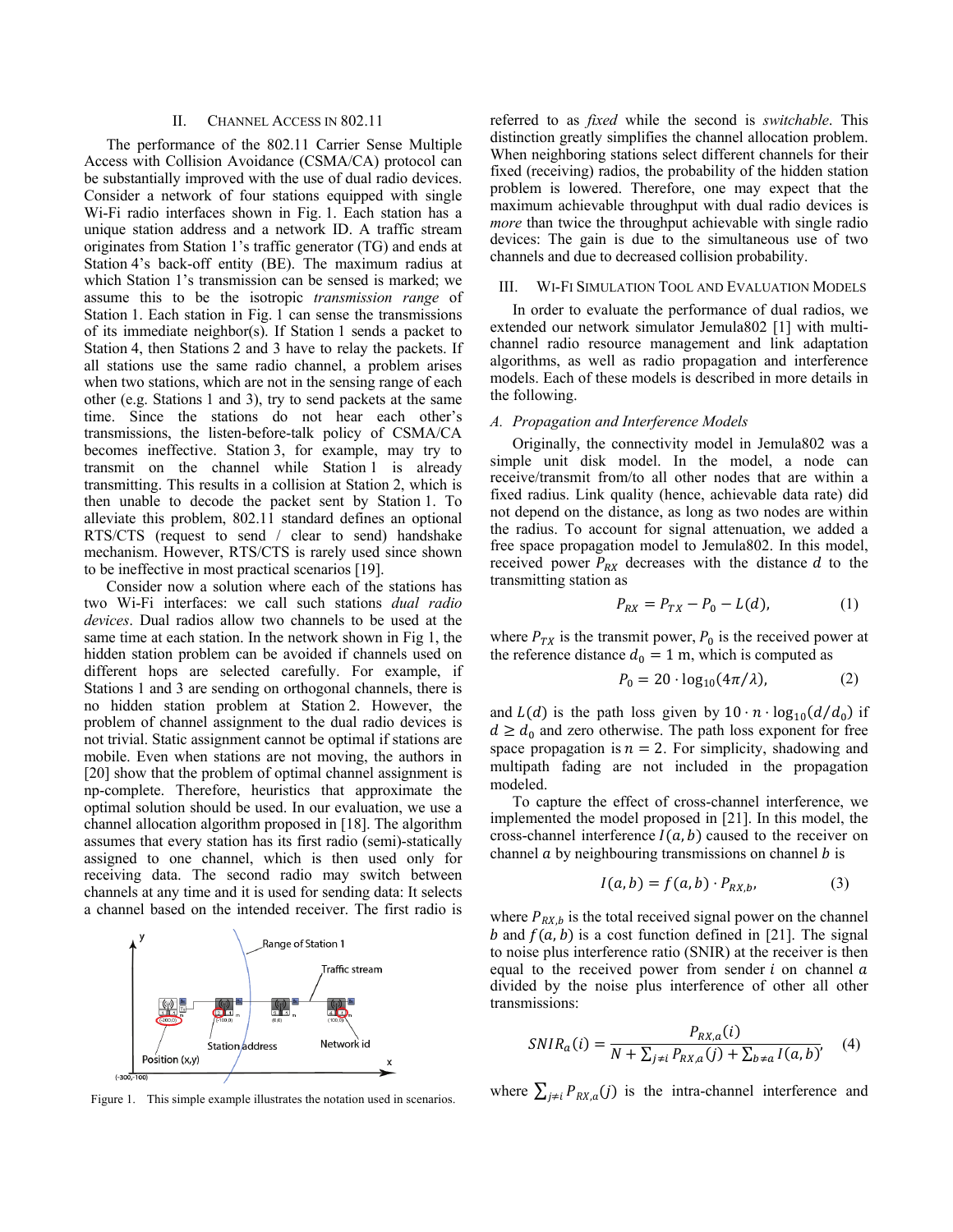$\sum_{b \neq a} I(a, b)$  is the cross-channel interference on channel *a*. The SNIR may change during a reception of a packet. The simulator keeps track of the lowest SNIR during a packet reception. Whether this lowest SNIR is sufficient for a correct packet reception is decided based on the bit error rate (BER) model described in [22]. The model specifies BER as a function of SNIR for different modulation and coding schemes (MCS) used in 802.11 (Fig. 3). The more complex the coding scheme, the higher is the required SNIR to receive bits correctly. The packet error rate (PER), which is the probability that at least one bit of the packet is erroneous, is then computed as  $PER = 1 - (1 - BER)^L$ , where  $L$  is the packet length in bits.

# *B. Link Adaptation*

An algorithm is needed by which a transmitter selects a more or less robust modulation and coding scheme (MCS) depending on the current link quality. This is known as *link adaptation* in 802.11. The least robust MCS (64QAM 3/4 in Fig. 2) provides the highest link rate (54 Mb/s in 802.11g), but suffers from high packet error rates at low SNIRs. In the simulator, we assume that the sender can estimate the current SNIR at the receiving station before every packet transmission. For this SNIR, the packet error rate (PER) is calculated for each MCS based on the BER in Fig. 2. The algorithm then chooses an MSC that provides the highest data rate with the PER lower than 1%. Of course, such an ideal closed-loop algorithm is only possible in a simulator, since the SNIR is looked up directly at the receiving station. The design and performance of practical link adaption algorithms is not addressed in our study. For example, the authors in [23] propose a link adaptation algorithm with a SNIR feedback from the receiver based on modified RTS/CTS mechanism.

# *C. Channel Allocation*

We implemented the channel allocation algorithm proposed in [18]. The algorithm allows to use an arbitrary number of channels with dual radio devices. The main idea is to use one of the radios for receiving and the other one for transmitting. The receiving radio is semi-statically assigned a channel, which is may only change infrequently. This receiving radio is called *fixed* radio. The channel number of the fixed radio is periodically advertised via hello packets to all neighbors on all available channels. A station initially



Figure 2. BER for different modulation and coding schemes in 802.11 according to [22].

selects a fixed channel at random when it joins a network. It keeps track of the fixed channels used by neighbors by listening to the broadcasted hello packets. Then it selects a channel that is used by fewest of its neighbors and assigns it to its fixed radio. This balances the number of stations on each channel. A station only changes its fixed channel with a certain probability  $\leq 1$  when it recognizes that there is a channel used by fewer stations than the current one. The transmitting (*switchable*) radio has to switch to the receiving (*fixed*) channel of the intended receiver of the transmitted packet. Switching channels introduces some delay  $(\sim 1 \text{ ms})$ until the radio is tuned to the new channel. Due to the delay, the switchable radio does not switch at every single packet, but it stays on the same channel at least for a few tens of milliseconds. Packets for other channels/receivers are queued until the transmitting radio switches to the correct channel. Although this may introduce some queuing delay at every hop, it is still more time efficient than per-packet switching.

Fig. 3 shows an example of a channel assignment for three stations. Stations 1 and 3 are both sending packets to Station 2. Since Station's 2 fixed radio is receiving on Channel 1, both stations have to tune their switchable radios to the Channel 1. Station 2 uses its switchable radio to transmit packets to Station 1. If Station 2 needs to send a packet to Station 3, it has to switch its switchable radio to Channel 3.

# *D. Packet Routing*

We extended Jemula 802 with a multi-channel version of the popular AODV [12] routing protocol. Original version of AODV aims to discover routes with a minimum number of hops. When multiple channels and radios are used, the route with fewest hops is not necessarily the best route. For example, a three-hop route that uses different channels on each hop may be better than a two-hop route that uses the same channel on both hops because fewer collisions will occur. Hence, AODV needs a new routing metric for multichannel scenarios. Such metric, called multi-channel routing (MCR), has been proposed in [18]. MCR replaces the default hop number metric of the standard AODV with a metric that also takes into account channel diversity and channel switching cost. We implemented the MCR metric in Jemula802 (see [18] for details about the metric).

## *E. Energy Consumption Model*

We implemented a Wi-Fi power consumption model in the simulator to estimate the battery drain of single and dual radios. Each state of a radio interface is assigned a different power consumption level. The model distinguishes between three states: sending (TX), receiving (RX), and idle (IDLE),



Figure 3. An example of channel assignment to dual-radio devices: channel numbers are in brackets.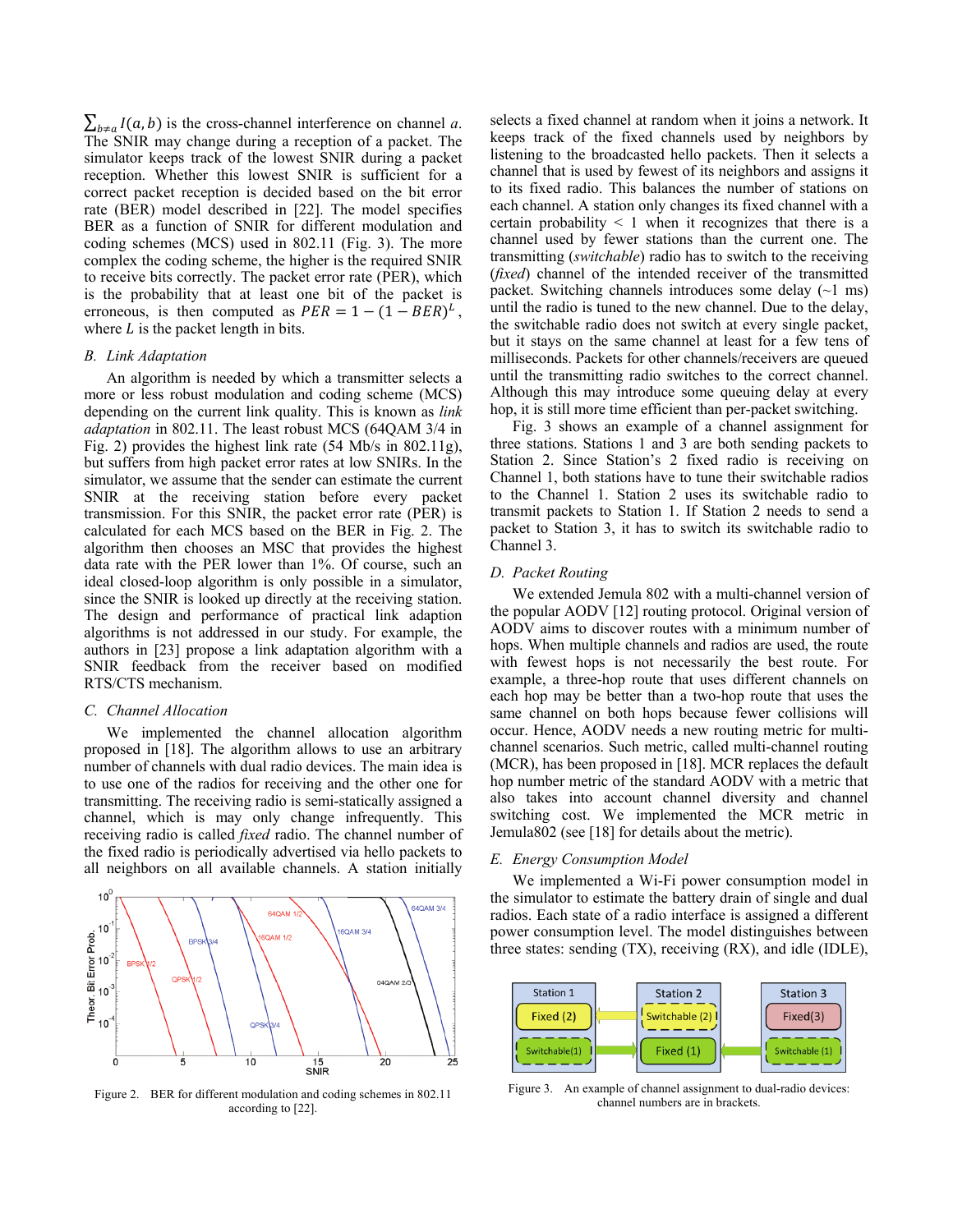

Figure 4. Power levels during a packet transmission/reception in 802.11.

which are associated with power levels  $P_{TX}$ ,  $P_{RX}$ , and  $P_{IDLE}$ , respectively. The energy consumption in each state is then computed as a product of the state's power level and the time that the interface spends in that state. The total energy consumption  $E_{TOT}$  is then given by:

$$
E_{TOT} = P_{TX} \cdot t_{TX} + P_{RX} \cdot t_{RX} + P_{IDLE} \cdot t_{IDLE} \quad (5)
$$

The power levels are assumed to be  $P_{TX} = 1.28$  W,  $P_{RX} = 0.82$  W, and  $P_{IDLE} = 0.045$  W, according to the measurements in [24]. The time spent in the TX/RX state is the sum of the transmission/reception times of all sent/received packets. If it is not sending or receiving, a radio is in the IDLE state. Fig. 4 shows the power levels at two communicating stations during a packet exchange.

## IV. EVALUATION

We present dual radio performance results for two scenarios: line and grid scenarios. In all setups with dual radios, we assume that three orthogonal channels in the 2.4 GHz spectrum are used. In setups with single radios, we assume that only one channel is used. The performance is measured in terms of throughput, throughput fairness (given by the Jain's fairness index [25]), and energy consumption. By default, the scenarios were run for ten minutes of network traffic. Each scenario was run five times with different seeds. The coefficient of variation (CoV) of throughputs and energy consumptions in different runs is indicated.

#### *A. Basic Line Scenario*

Here we describe the results for the line scenario shown in Fig. 5, which was discussed in the Introduction. In the scenario, a single stream of application data packets originates from the traffic generator of Station 1 and ends at the back-off entity of Station 4. The data stream saturates the connection, which means that whenever the MAC layer queue of Station 1 is empty, a new packet is generated and added to the queue. We first consider a case where UDP is



Figure 5. The line scenarios with a single data stream from Station 1 to Station 4. The distance between two neighboring stations is 100m.

used to transport the data. The stream is unidirectional since no acknowledgements are sent back to Station 1. The packets are relayed at Stations 2 and 3. Every station can only sense transmissions from its immediate neighbors. Stations 1 and 3, for example, are not able to hear each other and may attempt to transmit at the same time. In a single radio singlechannel configuration, this leads to a hidden station problem at Station 2.

In Table I, we compare the throughputs and energy consumptions with single and dual radios. The throughput of dual radio configuration is 240% higher and it uses only 56% more energy compared to the single radio configuration. One may think that with dual radio devices, the throughput can only be at most twice as high as in with the single radio devices. However, when using two channels instead of one, the collision probability also decreases. The decreased collision rate leads to fewer packet retransmissions and, therefore, the dual radio throughput can be more than twice as high as with single radio. For the same reason, the energy consumption per successfully transmitted packet is lower with dual radios. This is true for high traffic loads (e.g. when the network is saturated). When the traffic is light, the second radio can be switched off to save energy.

We also considered the case where TCP is used to transport the packets between Stations 1 and 4. Now there is an additional stream of acknowledgement packets flowing from Station 4 back to Station 1. Because of that, there are now hidden station problems both at Stations 2 and 3 and not only with the single radio configuration, but also with the dual radio multi-channel configuration. This could be avoided if different channels were used for each hop and each direction. However, the channel allocation protocol (see Section III.C) only allows stations to receive data on one of their radios. Therefore, Stations 1 and 3 have to send data to Station 2 using Station 2's fixed/receiving channel. Since Stations 1 and 3 are not in sensing range of each other, there is a hidden station problem at Station 2 even with dual radios. With single radios the problem is more severe than with dual radios since collisions occure not only when Stations 1 and 3 transmit simultaniously to Station 2, but also when Station 1 transmits to Station 2 and Station 3 transmits to Station 4. Similarly, a hidden station problem is caused at Station 3 by Stations 2 and 4. The throughputs and energy

TABLE I. COMPARISON OF THROUGHPUT AND POWER CONSUMPTION FOR THE BASIC LINE SCENARIO.

|            |            |       | Single Radio |        |            | Dual Radio | Comparison |        |            |            |
|------------|------------|-------|--------------|--------|------------|------------|------------|--------|------------|------------|
|            | $T$ [Mb/s] |       | ЕIJ<br>∸     |        | $T$ [Mb/s] |            |            | E[J]   | $\Delta T$ | $\Delta E$ |
|            | Mean       | CoV   | Mean         | CoV    | Mean       | CoV        | Mean       | CoV    |            |            |
| <b>UDP</b> | 3.30       | 0.139 | 1359         | 0.0007 | 11.25      | 0.145      | 2175       | 0.1220 | $+240%$    | $+56%$     |
| <b>TCP</b> | 2.12       | 0.138 | 1068         | 0.0100 | 7.95       | 0.138      | 1969       | 0.0005 | $+275%$    | $+84%$     |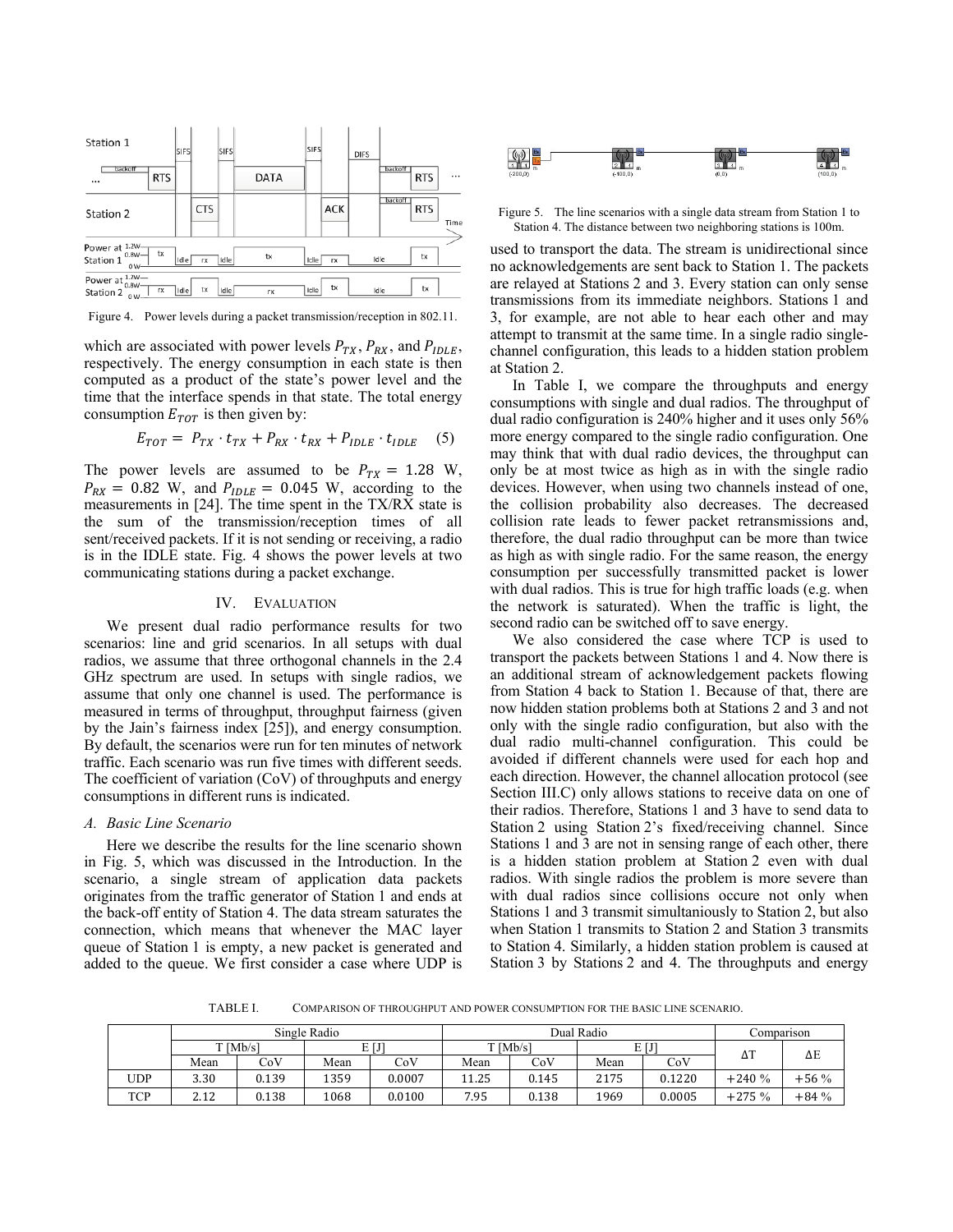

Figure 6. Layout of the grid scenario with 16 stations and 4 access points.

consumptions with single and dual radios are compared in the bottom row of Table I. Due to the hidden station problems, the TCP throughput is lower than the UDP throughput, both with single and dual radios. The dual radio configuration still outperform the single radio configuration: the throughput is 275% higher at the expense of an 84% increase in energy consumption. This makes dual radios still more energy efficient than single radios.

#### *B. Grid Scenario*

In this scenario, 16 stations are aligned in a grid as shown in Fig. 6. The distance between two neighboring stations in the grid is 100 m, allowing them to transmit to each other at the highest possible data rate (54 Mb/s) at the chosen transmit power level, as described in Section III.B. Stations that are not immediate neighbors in the grid can still communicate directly, but at a lower data rate. There are four access points (APs) at the edges of the grid (in some some setups only one of them is available). All APs have wired conections to a server, which is not shown in Fig. 6. Therefore, data destined to or originating from the server can be routed through any of the APs.

We consider several different setups depending on the number of active stations and available access points. First we consider a setup where only 4 out of 16 stations (Stations 4, 7, 10, 13, which are on the diagonal of the grid) have data to transmit. Each of the stations generates 16 Mb/s of uplink UDP traffic destined to the server. Than we consider a setup where 16 stations are active and each of the stations generates 4 Mb/s. The total traffic load of 64 Mb/s saturates the network in both setups in order to gauge the maximum achivable throughput. The generated traffic flows are routed to the server either through any of the four APs, if they are all available, or through a single AP, if only one of them is available. Therefore, we distinguish between four setups: four flows served by four APs, four flows served by one AP, 16 flows served by four APs, and 16 flows served by one AP. Table II shows the comparison of the single and dual radio configurations in terms of the average throughput per flow *T*, throughput fairness *J*, and total energy *E* consumed by all stations in the grid.

The dual radio performed significantly better than the single radio both in terms of average throughput and energy consumed per succesufuly transmitted packet. Jain's fairness index also indicates that the throughput allocation to the flows is more fair with dual radios. The performance improvement are due to hops being able to use different, non-interfering channels with dual radios. The throughput gain of dual radios  $\Delta T$  is higher with 16 flows than with four flows, which confirms that major benefits of dual radios are for congested scenarios with many stations attempting to transmit at the same time. Dual radio configuration scales better when the number of flows increases. For example, with four APs, the average throughput per flow with single radios decreases by 90 % (from 0.75 Mb/s to 0.076 Mb/s) when the number of flows increases from 4 to 16. With dual radios, the throughput decrease is still significant, but less severe (from 2.16 Mb/s to 0.74 Mb/s). For setups with the same number of flows, the throughput gains with dual radios are higher with four APs compared to one AP. With one AP, the gains are limited by the capacity of the receiving radio at that single AP. It is interesting to notice that, with single radios, the average throughput per flow is higher with one AP than with four APs. However, with one AP, the throughput is very unevenly distributed among the flows: The stations that are close to the AP achieve much higher throughputs than the stations that are further away. Fig. 7 shows the throughput per stations with 16 active stations and one AP for single and dual radios. Although the not perfectly fair, the dual radio configuration provides certain throughputs to the stations that are not immediate neighbours to the AP, which are otherwise starved with single radios. Dual radio configuration is more power efficient in all setups. For example, with 16 flows and one AP, the throughput increased by 414 % while the energy consumption increased only by 68 % This increased power efficency is due to lower number of packet retransmissions with dual radios.

TABLE II. COMPARISON OF UDP THROUGHPUT AND POWER CONSUMPTION FOR THE GRID SCENARIO.

| $\#AP$ | $\#Tx$ |            | Single Radio |       |      | Dual Radio | Comparison |            |       |       |       |            |        |
|--------|--------|------------|--------------|-------|------|------------|------------|------------|-------|-------|-------|------------|--------|
|        |        | $T$ [Mb/s] |              | JF    |      | E[J]       |            | $T$ [Mb/s] |       | E[J]  |       | $\Delta T$ | ΔΕ     |
|        |        | Mean       | CoV          |       | Mean | CoV        | Mean       | CoV        | JF    | Mean  | CoV   |            |        |
| 4      | 4      | 0.750      | 0.137        | 0.986 | 7514 | 0.001      | 2.165      | 0.138      | 0.998 | 9308  | 0.082 | $+188%$    | $+24%$ |
|        | 16     | 0.076      | 0.153        | 0.540 | 9086 | 0.003      | 0.745      | 0.148      | 0.623 | 14705 | 0.012 | $+880%$    | $+61%$ |
|        | 4      | 0.777      | 0.186        | 0.806 | 6195 | 0.048      | 1.487      | 0.138      | 0.921 | 8607  | 0.071 | $+91%$     | $+38%$ |
|        | 16     | 0.092      | 0.150        | 0.220 | 6594 | 0.025      | 0.473      | 0.179      | 0.371 | 11088 | 0.013 | $+414%$    | $+68%$ |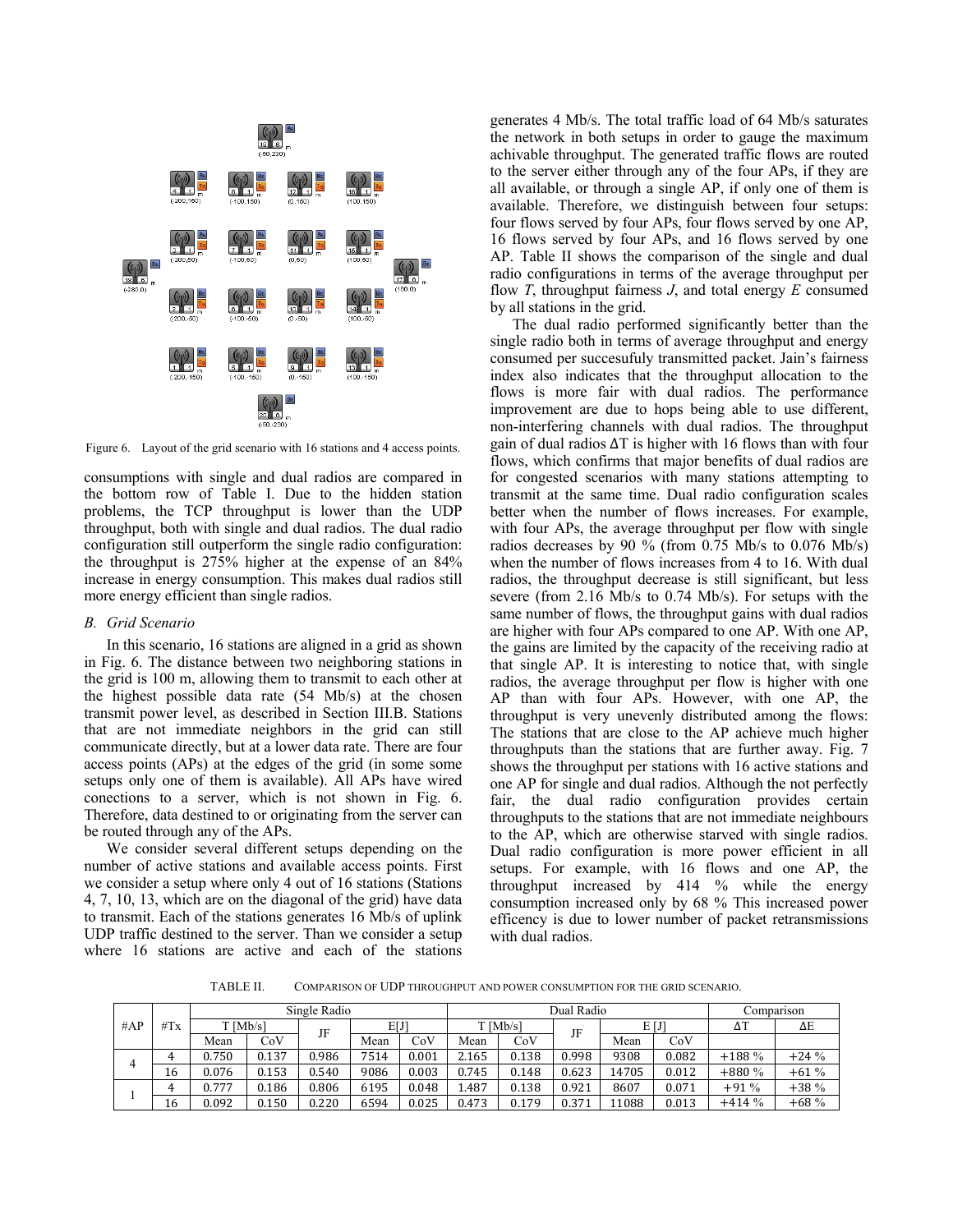

Figure 7. Throughput per flow with 16 flows and one AP for (a) single radios. (b) dual radios.

We repeated the simulations using TCP as a transport protocol instead of UDP; results are shown in Table III. With four APs, the throughput gain of dual radios was not as high as with UDP. Due to packet acknowledgements, the overall contention for the channels increases. Our dual radio setup uses three orthogonal channels, which are no longer sufficient to avoid collisions. In the setup with only one AP, the throughput with dual radios is even lower than with single radios. The reason is high overhead of multi-channel routing. With the single AP, routes are longer in average (they contain more hops). Therefore, link breaks, which trigger new route discoveries, are more frequent. With dual radios and multiple channels it takes longer time to discover new routes: RREQ messages need to be broadcasted on all available channels. Channel switching delay adds to the discovery time. This may lead to packet losses and TCP time-outs, which have negative impact on the throughput. However, the average troughput per flow does not paint the full picture. In the single radio setup with one AP and four active stations, the station closest to the AP received more than 50 % of the total throughput. With dual radios, the throughput allocation is more fair as indicated by the Jain's fairness index.

## V. CONCLUSIONS

We extended the Jemula802 simulator with some of the current state-of-art multi-channel routing and channel allocation algorithms in order to study the performance of dual Wi-Fi radio devices. The comparison with the single radio devices has shown the following: i) Dual radios may reduce the hidden station problem because fewer stations are sending data on the same channel. ii) Forwarding of data packets on orthogonal channels, which is enabled by dual radios, improves the overall throughput. iii) When traffic load is high, dual radios are more energy efficient than single radios since fewer packets are re-transmitted. iv) The performance with dual radios scales better when the number of devices increases.

During the tests, we identified the following issues that need to be addressed: i) An algorithm is needed to decide when to switch off the second radio. Such algorithm may help reduce the energy consumption of dual radio devices when the traffic load is low and, hence, the second radio is not needed. ii) The problem of high multi-channel routing overhead needs to be addressed. The overhead is likely to create even more problems in highly mobile networks where links break frequently. iii) Falsely detected link breaks due to collisions are harmful since new routes have to be rediscovered. Better criteria are needed to decide whether a link is broken or just overloaded due to collisions. iv) The multi-channel routing (MCR) metric could be adapted to the QoS requirements of the data flow to further improve the performance.

## **REFERENCES**

- [1] Jemula802. http://jemula802.origo.ethz.ch/. [Accessed May 26, 2011].
- [2] P. Kyasanur, J. So, C. Chereddi, and N. H. Vaidya,. "Multichannel mesh networks: challenges and protocols," Communications, vol. 13, no. 2, pp. 30–36, 2006.
- [3] J. So and N. Vaidya, "Multi-channel MAC for ad hoc networks: Handling multi-channel hidden terminals using a single transceiver," *Proc. ACM MobiHoc*, 2004.
- [4] P. Bahl and R. Chandra, "SSCH: Slotted seeded channel hopping for

TABLE III. COMPARISON OF TCP THROUGHPUT AND POWER CONSUMPTION FOR THE GRID SCENARIO.

| $\#AP$ | $\#Tx$ |            |       | Dual Radio | Comparison |       |            |       |       |          |       |            |            |
|--------|--------|------------|-------|------------|------------|-------|------------|-------|-------|----------|-------|------------|------------|
|        |        | $T$ [Mb/s] |       | JF         | ЕIJ        |       | $T$ [Mb/s] |       | JF    | $E[\Pi]$ |       | $\Delta T$ | $\Delta E$ |
|        |        | Mean       | CoV   |            | Mean       | CoV   | Mean       | CoV   |       | Mean     | CoV   |            |            |
| 4      | 4      | 0.865      | 0.140 | 0.999      | 5641       | 0.003 | 1.100      | 0.138 | 0.999 | 5873     | 0.036 | $+27%$     | $+4\%$     |
|        | 16     | 0.172      | 0.141 | 0.911      | 6730       | 0.013 | 0.477      | 0.137 | 0.877 | 8298     | 0.011 | $+177%$    | $+23\%$    |
|        | 4      | 0.773      | 0.141 | 0.583      | 5641       | 0.022 | 0.433      | 0.163 | 0.771 | 3080     | 0.097 | $-44\%$    | $-45%$     |
|        | 16     | 0.499      | 0.153 | 0.245      | 4970       | 0.004 | 0.309      | 0.140 | 0.465 | 4629     | 0.029 | $-38%$     | $-7\%$     |